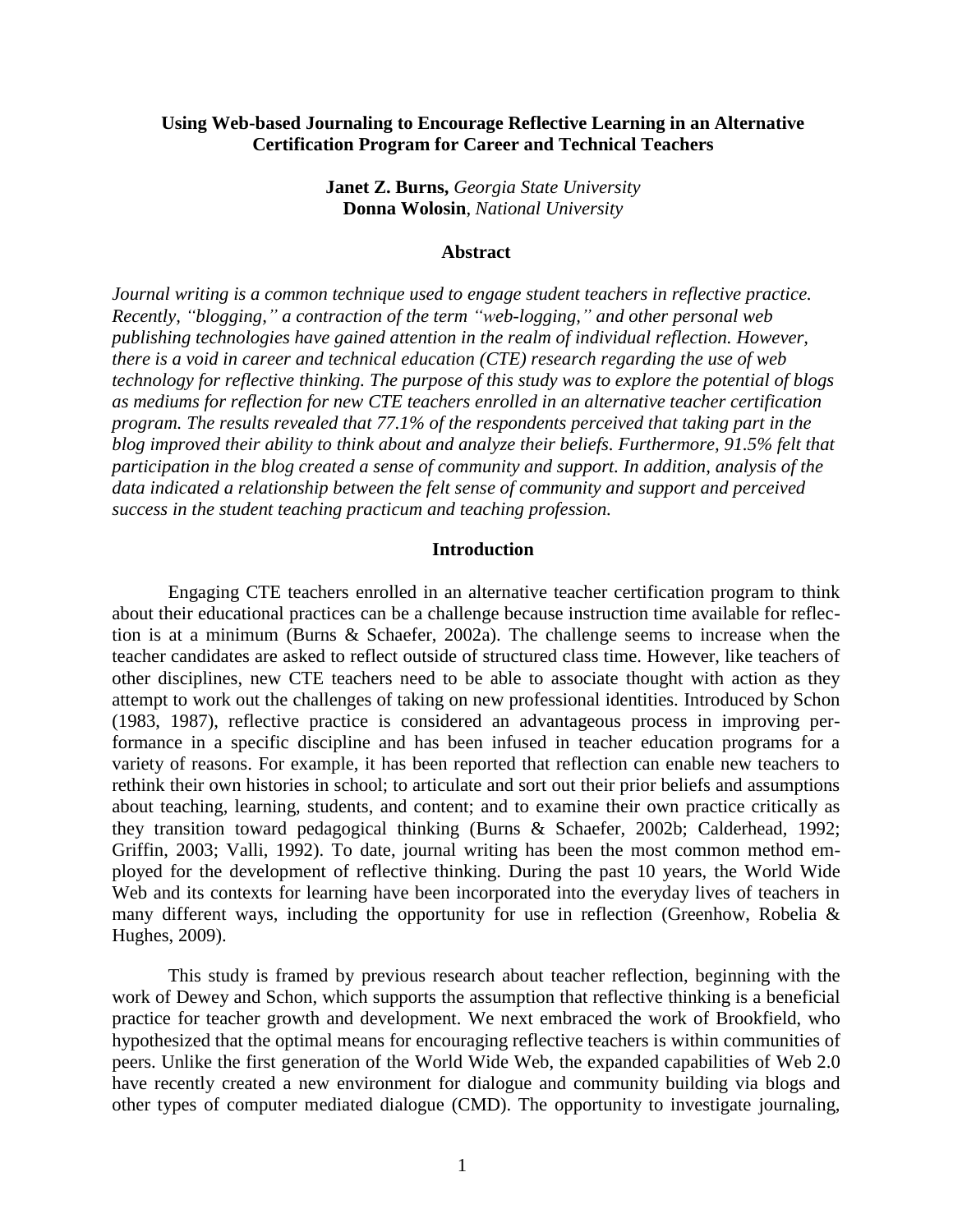and ultimately reflective thinking, through the use of blogging was appealing. Could reflection and having a sense of community occur simultaneously in a CTE teacher education program? Consequently, this exploratory study was necessary to begin examining this question. There are no apparent studies that investigated this train of thought.

#### **Theoretical Framework**

#### **Reflective Practice in Teacher Education**

The conceptualizations of reflective practice in teacher education are numerous and varied. The general concept of teacher reflection stems from the work of John Dewey (1910/- 1991), who encouraged teachers to examine their underlying rationales for their choices and decisions. Extending Dewey's work, Schon (1983, 1987) outlined two types of reflection for professionals: reflection-in-action (considering an incident at the moment of the experience) and reflection-on-action (thinking about an incident after it has occurred). Dewey's and Schon's conceptualizations of reflective thinking have been described by Wade, Fauske, and Thompson (2008) as a "focus on framing problems from multiple perspectives and using all available data in seeking and evaluating solutions that are proposed or tried" (p. 403).

Valli (1997) synthesized Schon's work and categorized five levels of reflection in a hierarchical order. The first or lowest level, technical reflection, focuses on the application of teaching skills and techniques. At the technical reflection level, teachers are provided criteria and given specific directions and then asked to reflect upon how they are doing against the criteria. The second level, reflection-in-action and reflection-on-action, requires teachers to look back on events and experiences and think about them critically. Next, personalistic reflection focuses on personal growth and relational issues. Level four, deliberative reflection, focuses on decisionmaking after gathering and analyzing evidence. The highest level of the hierarchy is critical reflection. At this level, teachers examine ethical questions and relate ethical criteria to the goals and processes of education. Valli suggested that the different levels of reflection should be taught and used in combination with one another to help teachers develop full reflective capability.

Sparks-Langer, Simmons, Pasch, Colton, and Starko (1990) distinguished among seven types of reflective thinking used by teachers, while LaBoskey's (1993) framework of reflection identified three stages: common-sense thinker, alert novice, and pedagogical thinker. Jay and Johnson (2002) extended Schon's work by including reflection-for-action (the desired outcome to guide future action). Six types of reflection—technical, descriptive, dialogic, critical, evaluative, and personal—were identified by Kaplan, Rupley, Sparks, and Holcomb (2007).

While the literature offers different models and levels of reflection, common elements of reflective thinking include understanding a situation from multiple perspectives and questioning assumptions, routines, explanations, and rationalizations (Loughran, 2002). Bartell (2005) pointed out simply that, "to be reflective about what one is doing is to give that act some thoughtful consideration rather than to perform it in a routine and unexamined way" (p. 116).

Many teacher educators believe that the optimal means for encouraging reflective teachers is within communities of peers (Brookfield, 1995; Brookfield & Preskill, 2005; Grossman, Wineburg, & Woolworth, 2001). While teacher candidates work together on group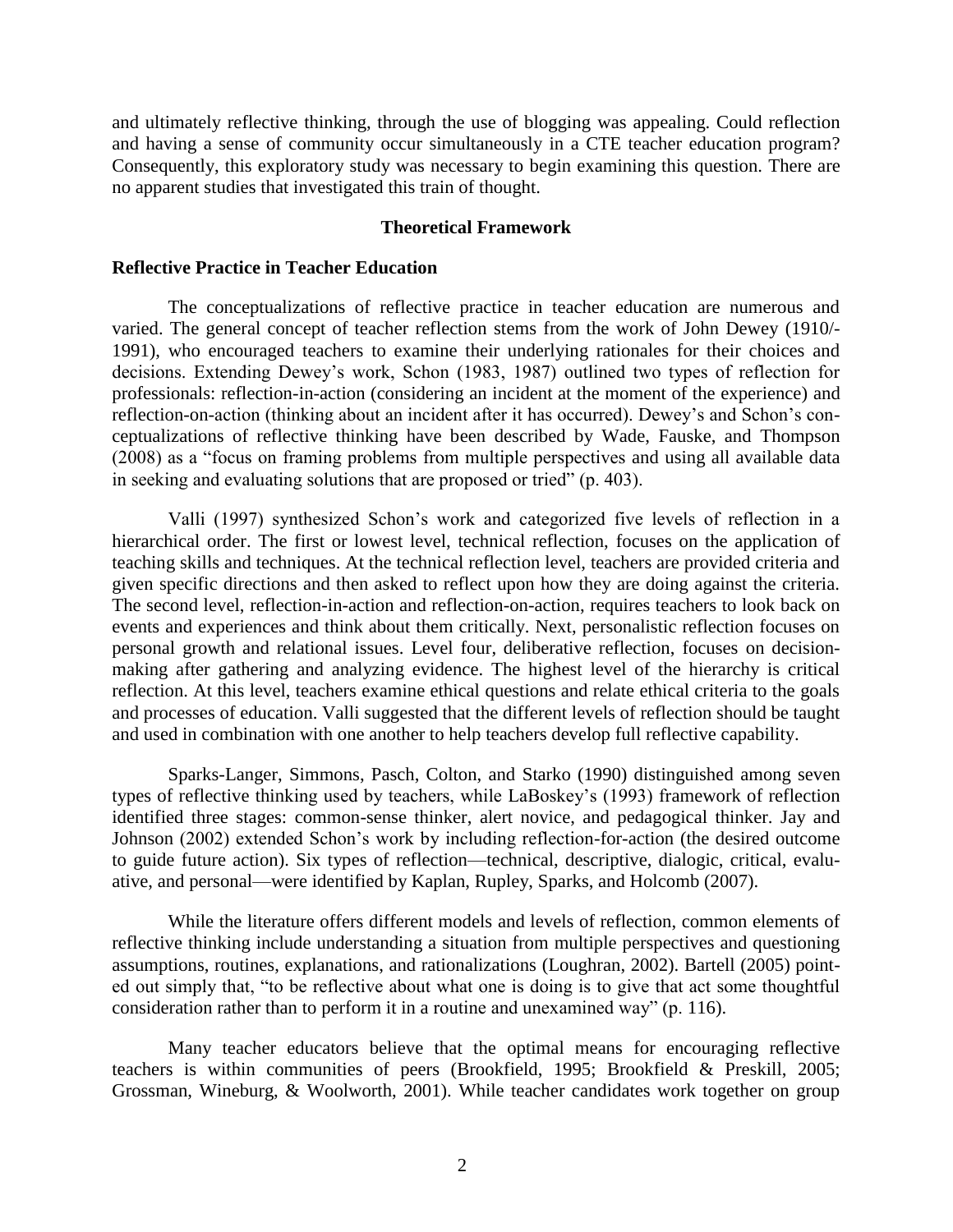projects, discuss ideas, and reflect with one another in their classes on campus, the opportunity to reflect with others may be more challenging to orchestrate when they are enrolled in their field experiences and are away from campus. This may be even more difficult for CTE teachers in alternative programs whose "field experiences" are their actual "jobs" and who are taking on more responsibilities than a student teacher in a pre-service teacher education program.

Once a decision is made to incorporate reflective activities into a CTE teacher education program, the choice of mechanisms is abundant. Brookfield (1995) outlined activities that can be employed for reflection, including journal writing, learning autobiographies, weekly teaching logs, videotaping, and peer observations with feedback and critical incident questionnaires. Other commonly used approaches to help teachers develop reflective habits are case studies, action research, structured observations with feedback, and reflective problem solving (Bartell, 2005).

While research has documented a variety of methods used for promoting teachers' reflective thinking, one recent avenue for research in this area centers on the use of computermediated dialogue. Windschitl (1998) suggested that compared to writing for oneself, writing for an audience and receiving responses has significant positive effects. Additionally, it has been purported that written dialogue is better suited to reflection than oral discussion because it takes more time to produce, is under greater control of readers once they receive it, and has a longer existence (Wells, 1999).

There are at least two types of reflective journaling activities that can take place with computer-mediated dialogue. The first occurs in chat rooms and similar environments where writing and responding are an immediate process. This type of computer-mediated dialogue environment is referred to as synchronous. In contrast, asynchronous environments offer participants the opportunity to think longer about their writing and responses and more freedom to post on their own time. A blog is one example of an asynchronous environment. Wade, Fauske, and Thompson (2008) theorized that asynchronous forms of computer-mediated dialogue appear likely to promote critical reflection, but they cautioned that research findings are mixed about whether they actually produce critically reflective thinking among teacher candidates.

# **Reflective Practice and Blogging**

Electronic discussion boards, in one form or another, have been around for a number of years and have been used in a variety of education settings. In the area of teacher education, these mechanisms have promoted reflective learning, supported problem-based learning, and fostered a sense of community (Hawkes & Romiszowski, 2001). Conversely, web-logs (blogs) are a relatively new medium. Their uses in education are still being explored and developed.

Blogging has become firmly established as a web-based micropublishing tool (Williams & Jacobs, 2004). In their early stages, blogs served as mediums for publishing simple, online personal diaries. Blogs now have the capacity to engage people in knowledge-sharing, reflection, and other collaborative activities. Structurally, blogs display postings in reverse chronological order and offer an opportunity for readers to enter personal responses. Additionally, blogs can index all posted topics on the same page.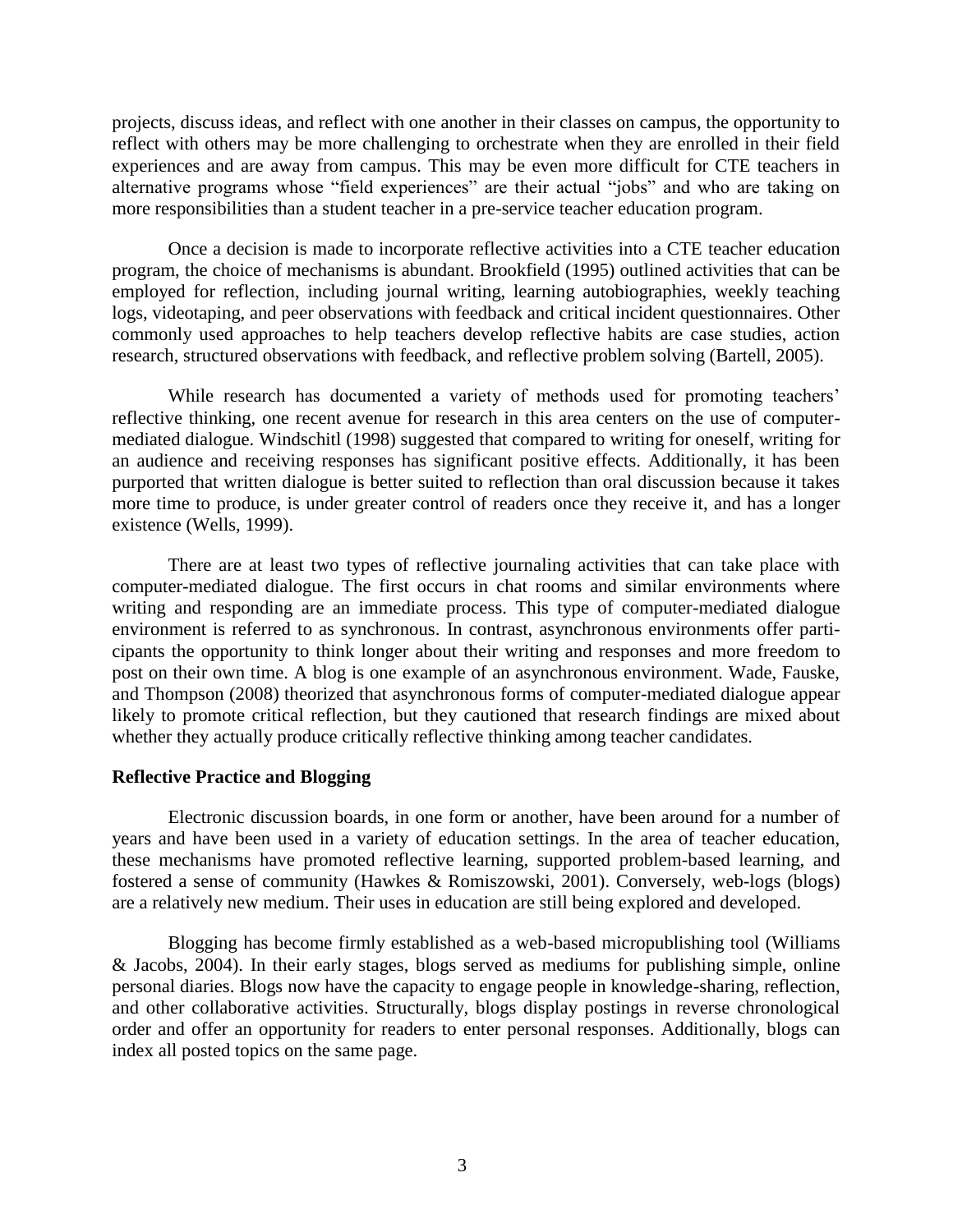Advantages of blogs in education are their use as a journaling instrument for personal reflection, their use as a means of encouraging collaboration, and their use as a tool for empowering students to become confident in analyzing their own thinking (Oravec, 2002). As a two-way form of communication between students and teachers, blogs potentially offer a superior alternative to traditional hard-copy student journals that only provide limited possibilities for feedback (Hernandez-Ramos, 2004). Bouldin, Holmes, and Fortenberry (2006) point out that another advantage of the blog reflective journal is that the instructor knows when posts are made because the software inserts a date and time stamp on each entry. Because the instructor's goal is for students to have regular reflection throughout the term, the entry of datetime stamps minimizes the chance that students will write the total number of required posts on the night before they're due. Ferdig and Trammel (2004) wrote that blogs are superior to synchronous discussion forums for promoting interactivity that is conversational and for improving active learning and higher order thinking.

While blogging is a firmly established web-based communications tool with an estimated number of users in excess of one million (Bryant, 2003), a review of the literature revealed that only a small number of studies have been published examining its use in education. In one study, Stiler and Philleo (2003) incorporated blogging into a preservice teacher education course and then compared students' reflective blog journals to handwritten journals from the previous semester's students. Based on subjective analysis, the blogged entries were determined to be more analytic and evaluative than the handwritten journals from the prior semester. According to Stiler and Philleo, the students' blog entries were longer and written in ways that indicated that students were considering the motivations behind their beliefs rather than merely describing them, compared to students' handwritten journals.

Williams and Jacobs (2004) collected quantitative and qualitative data in a study where participating in a blog was an optional part of the curriculum of two MBA courses. Students enrolled in the courses were encouraged to make five "meaningful contributions" to the blog over a 6-week period. The shape and form that the blog would take was not specified to the students. The researchers concluded that the students were in favor of continued use of blogs for greater interaction with their peers, but they needed to have a clearer explanation of expectations as well as better directions regarding how to go about contributing to the blog.

Xie and Sharma (2004) conducted an exploratory study of perceptions of nine graduate students enrolled in an instructional technology course in which the students participated in reflection over the course of a semester via blogs. The qualitative data supported the proposition that blogs are useful in supporting individual reflection. Similar to the data from Williams and Jacobs (2004), the data from Xie and Sharma's study suggested that the students needed more support with how to approach blogging. The results of this study suggested that a structured introduction to blog technology would support early adoption and appropriate use.

Hernandez-Ramos (2004) used blogs as vehicles for student reflection in an instructional technology course in a teacher preparation program. Students were provided a rubric, and the instructor posted discussion questions. The findings of the study suggested that blogs can be both motivating and threatening to students, but the qualitative analysis showed that use of the blog promoted reflective writing.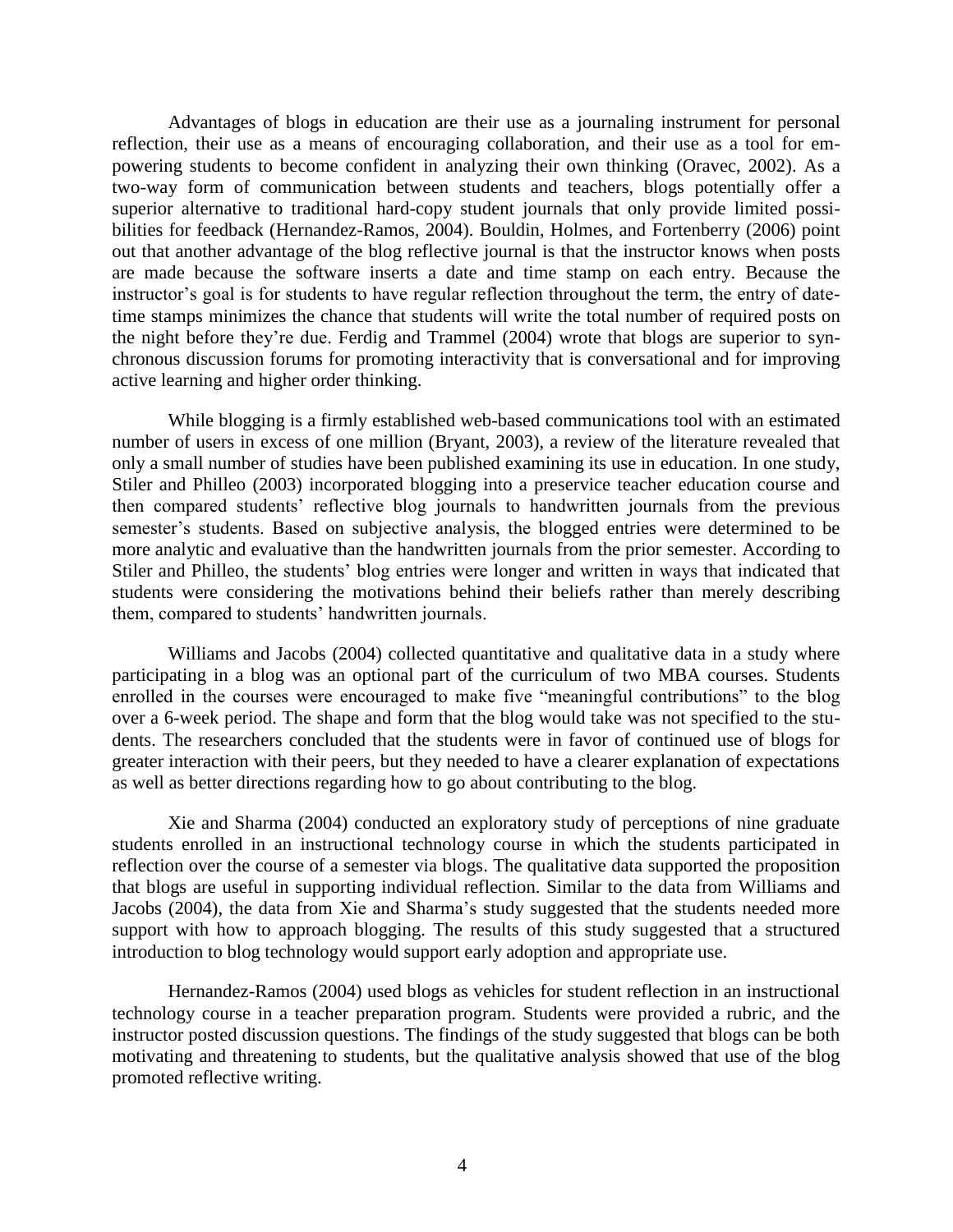Bouldin, Holmes, and Fortenberry (2006) incorporated reflective journaling via web-log technology into a communication course for second-year pharmacy students. The students were required to post two web-log entries per week, and the posts were evaluated by the instructor three times during the term. At the end of the course, the students completed a questionnaire on their perceptions of the blog activity. The researchers concluded that that the web-log technology was a useful tool for reflective journaling.

More recently, students enrolled in a basic medicine clerkship rotation at an academic teaching institution were asked to contribute to a reflective class blog. The medical educators' aim was to promote reflection in the areas of humanistic care and professionalism. The researchers found that when blogs are theory driven and structured with faculty facilitation, reflection is promoted. Findings of this study also suggest that blogs uncover elements of the hidden curriculum as well as provide opportunities to support student professional development (Chretien, Goldman, & Faselis, 2008).

Killeavy and Moloney (2010) explored the potential of blogs in supporting reflective journaling during a year-long new teacher induction program. The researchers posted key questions to encourage the bloggers to reflect on areas of practice and experiences of being a teacher. While the researchers found that the blog supported the development of a support community of peers, they found little evidence of reflective writing. Most of the postings were descriptions of practice rather than analysis.

# **Reflective Practice in CTE Teacher Education**

Historically, teaching in CTE programs has relied on competency-based approaches. The conventional paradigm encompasses a directive teacher-centered methodology that focuses on task reproduction for work. However, many calls have been made to reorient the traditional CTE model to a learner-centered constructivist approach (Gregson, 1993; Johnson, 1996; Lynch, 1997; Miller, 1996).

Little research exists that documents reflective practice in CTE teacher education programs. Burns and Schaefer (2002a; 2002b) reported on the use of reflective teaching activities with CTE teachers enrolled in an alternative teacher education certification program. In one study, as a culminating problem-solving activity after a year-long practicum, teachers reflected on what they considered to be the "most important" advice they would give an inexperienced teacher replacing them. The activity was repeated over a 3-year period with three different cohort groups. Burns and Schaefer (2000a) categorized the teachers' writings using Brookfield's (1995) categories of instrumental, emotional, and political dimensions and concluded that "knowing" what information teachers recognize as essential to their professional survival provides teacher educators with a glimpse of how to update and design programs that address the issues that face their students" (p. 80).

Burns and Schaefer (2002b) also studied the use of weekly reflective journal-writing of CTE teachers enrolled in an alternative certification program. The researchers were in the process of collecting data over a 4-year period when the events of September 11, 2001, occurred. The researchers reported that the subsequent reflections to prescribed journal questions on teaching practice turned into accounts of personal anguish while the CTE teachers attempted to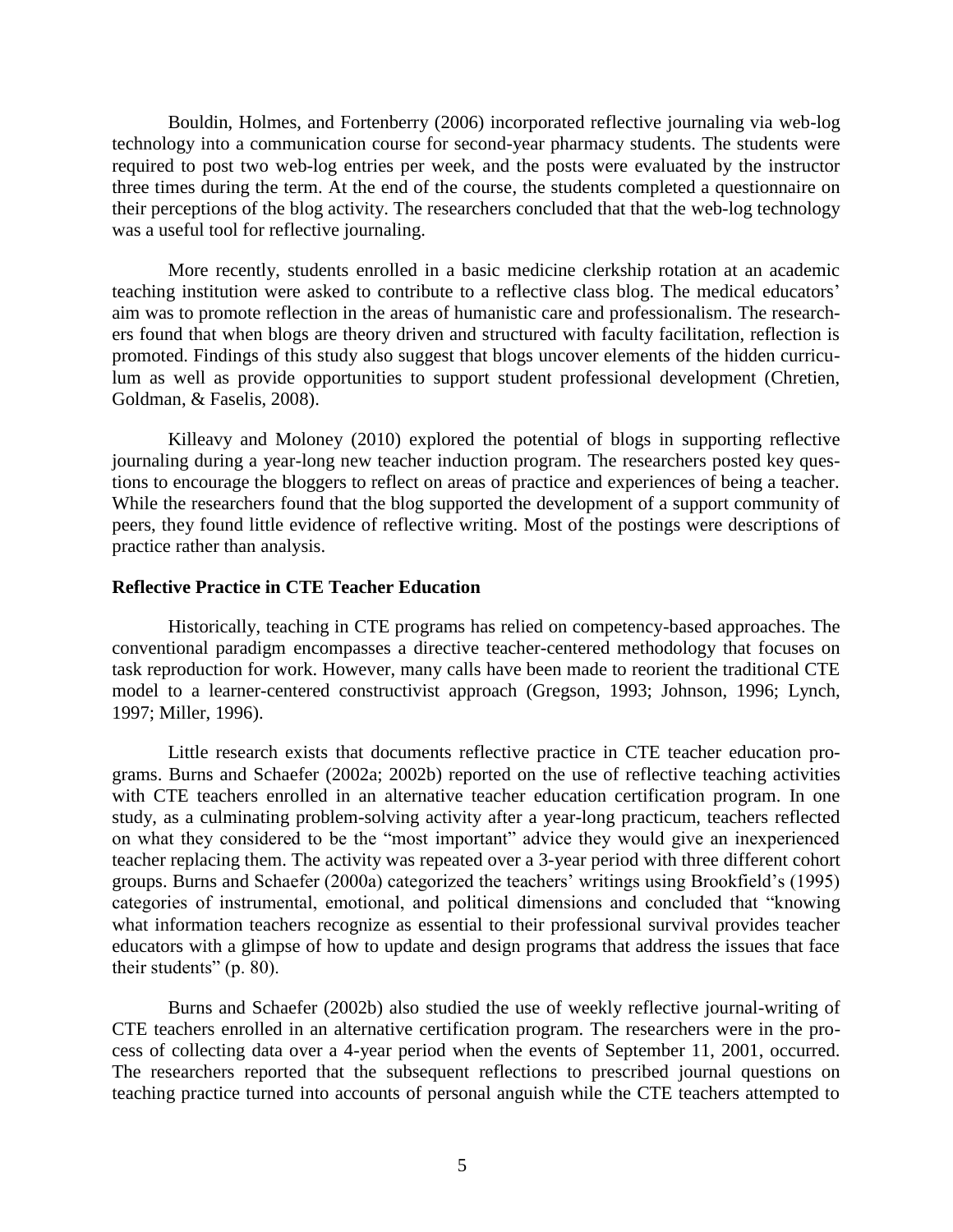meet professional demands in unfamiliar territory. Burns and Schaefer concluded that the importance of the reflective journal was heightened by world events that entered the classroom and that were not specifically related to CTE.

More recently, Greiman and Covington (2007) examined agricultural student teachers' journal writing experiences. The researchers found that the student teachers preferred verbal reflection over written reflection. Additionally, the student teachers were mixed in their reactions to the amount of flexibility in choosing their own journaling topic and to enforced journaling deadlines.

# **Purpose of the Study**

The purpose of this study was to examine if CTE teachers perceived that journaling via a web-log improved their ability to reflect upon their practice. Further, we wanted to examine if journaling via the internet would build a sense of community. Finally, we wanted to examine if the teachers perceived that participating in a blog contributed to their success. The following research questions guided our inquiry:

- 1. To what extent did new CTE teachers enrolled in an alternative teacher certification program perceive that journaling on a blog improved their ability to think about and analyze their beliefs about teaching?
- 2. To what extent did new CTE teachers enrolled in an alternative teacher certification program perceive that journaling on a blog initiated a sense of community?
- 3. Is there a relationship between participating in the blog and perceived success in the alternative certification practicum?
- 4. Is there a relationship between participating in the blog and perceived success in the profession?

# **Methods and Procedures**

An "availability sampling" approach (Keppel, Saufley, & Tokunaga, 1991) was used to permit exploration of the perceptions of a group of CTE teachers who were all completers of a year-long alternative teacher training program conducted at a major university located in the southeastern United States. The program is considered as alternative because it enrolls CTE teachers who are provisionally certified and teaching in a public high school but who have not yet fulfilled the state requirements of formal teacher education in order to obtain a Clear Renewable teaching certificate (Georgia Professional Standards Commission, 2010). The cohort group consisted of 39 provisionally certified teachers; however, four chose not to participate in the blog. The 35 study participants all had at least 12 years of education, 2 years of occupational experience, and industry licensing in their field. All participants in the study were employed as full-time teachers in the fields of health occupations, automotive service technology, broadcast and video production, construction, cosmetology, electronic technology, engineering drawing and design, graphic communication, information technology, manufacturing and engineering sciences, culinary arts, public safety, or welding technology. The participants' teaching experience in a secondary education program ranged from 1 to 3 years. All participants were adult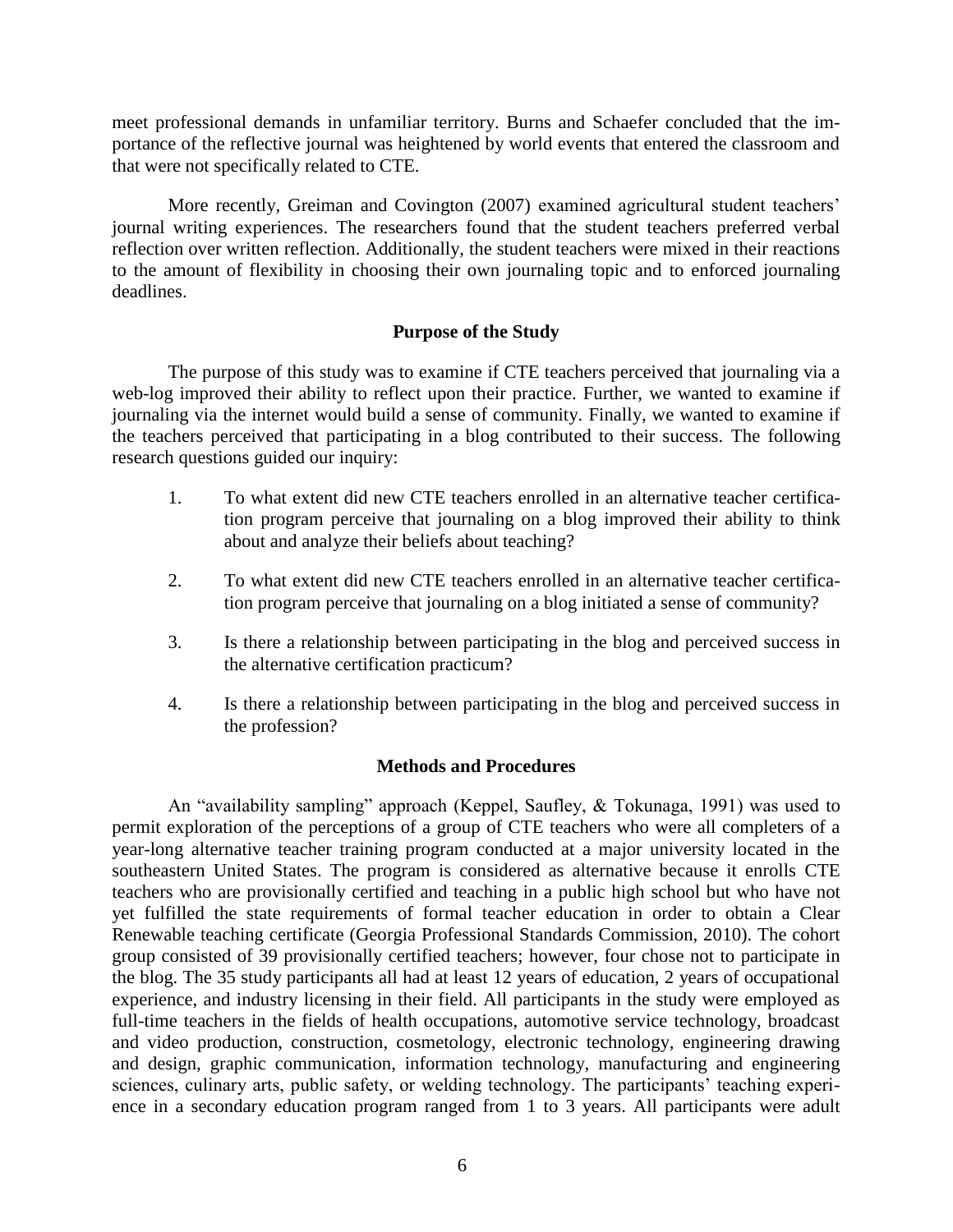learners who ranged in age from 26 to 54 years. The sample consisted of 22 men and 13 women. The alternative certification program consists of 15 semester hours of structured coursework on a university campus. An additional 9 semester hours consist of a field practicum in the schools where the teachers are employed.

A core instrument development team consisting of several CTE course instructors, an instructional technology course instructor, and an industrial/organizational psychologist generated items around the study's conceptual framework, relevant literature, and a number of topics related to the research questions. Questionnaire development was an iterative process. Questionnaire topics were distributed among the team for item generation. The original draft of the questionnaire went through several rounds of item review and revision by both the core development team and reviewers who were asked to provide comments and suggestions on various questionnaire drafts. The instrument was developed to measure the topics adequately but not to be so long that the respondents would not complete it. The instrument was pilot-tested by 10 teachers from the previous year's student teaching practicum class.

The final questionnaire contained 24 items that provided coverage of each of the key topics. Space was provided at the end of the questionnaire for additional comments. Questionnaire instructions were written to communicate clearly that the intent of the questionnaire was to measure the perceptions of the participants regarding the blogging experience. The questionnaire measured participants' perceptions using a Likert-type scale ranging from 1 (*strongly disagree*) to 5 (*strongly agree*). The internal consistency reliability of the instrument, estimated using Cronbach's coefficient alpha, was 0.76.

As part of a two-semester teaching practicum course, teachers were required to participate in a reflective blog that was set up for course participants only. The blog was created using Blogger, a free blog publishing tool from Google (www.blogger.com). The blog technology that was employed was selected for its simplicity of use and compatibility with available internet browsers. Internet access was necessary, but connectivity speed was not critical. While only invited members may publish on the blog, the blog administrator has the ability to open or close the blog to other readers. The class voted unanimously to open the blog to other readers.

An invitation was sent from an instructor to each participant, and each participant then set up his or her own Google password for entry to the blog. After logon, a student could type an entry into a text box and publish the entry through the use of a single submit button. Edits could be made before or after the entry was posted. Each entry was automatically added in reverse chronological order to other entries on the Web page.

The course required the participants to post on the blog weekly and also to comment weekly on at least one other blog post of their choice. For the first 24 weeks, an instructor posted a weekly question. During the next 4 weeks, the participants could write about a topic of their choice. Some participants reported to an instructor that they were challenged to generate topics; therefore, for the final 4 weeks, an instructor posted a question and the participants could choose to answer the provided question or post on a topic of their choice. The weekly blog assignment comprised 10% of the final grade for the course.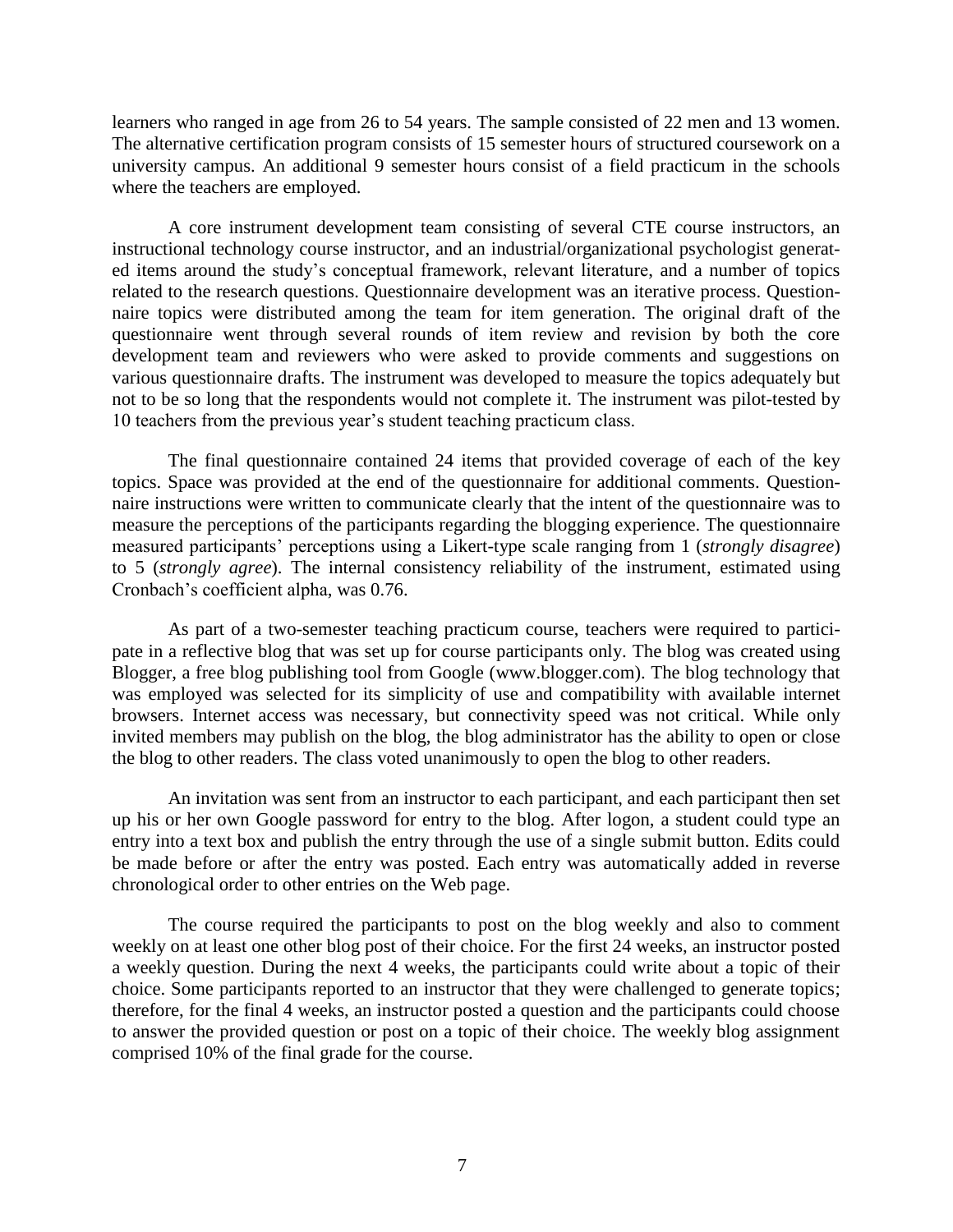Prior to the blog journaling assignment, a 2-hour interactive session was conducted by one of the course instructors in a campus computer lab in order to familiarize the students with the blog technology. Additionally, the instructors provided the participants a description of the reflective teaching model, the objectives of the assignment, and a rubric outlining the requirements for posts and comments (see Appendix). Rules of appropriate and professional behavior were reviewed and also posted on the blog.

Two of the four instructors reviewed blog entries weekly and provided comments as formative feedback. Because of the number of participants, not every participant was provided feedback each week. Evaluation of the blog content included the following components: frequency of postings (1 per week for full credit), frequency of comments to a post of another student (1 per week), and clarity in writing (grammar and spelling). Formal evaluation was conducted at two points during the semester.

Data were collected at the completion of the second semester of the student teaching practicum, which was also the completion point of the alternative certification program. An invitation to complete the questionnaire was sent to each student's campus email address. Students were also provided an online link to the questionnaire on the blog site and a verbal invitation by a course instructor at the final class session. Students were offered points added to the final grade for completing the questionnaire, along with two other voluntary options if they did not wish to complete the instrument. All options were similar in the amount of time and effort required to earn the extra points. Potential participants were assured that their decision to complete the questionnaire was entirely voluntary. Students' names were removed from the questionnaires before their responses were viewed by the researchers. Participants were assured that their responses would remain confidential and would be reported in aggregate form only. Of 39 teachers, 35 took part by completing all sections of the questionnaire.

The data were analyzed statistically using the Statistical Package for the Social Sciences 16.0. Descriptive statistics were tabulated to obtain mean ratings of teachers' perceptions to each of the Likert-style questions. The relationship of blogging to perceived success in the teaching practicum and the relationship of blogging to perceived success in the teaching profession were examined using the Pearson product-moment correlation coefficient.

#### **Results/Findings**

Ninety percent of students participated in the reflective teaching blog. Those students who did not participate in the blog cited difficulty with the technology (11%) and a preference to only read what other students were writing (33%).

Research question 1 asked, "To what extent did new CTE teachers enrolled in an alternative teacher certification program perceive that journaling on a blog improved their ability to think about and analyze their beliefs about teaching?" The results (Table 1, Item 24) reveal that 77.1% of the participants perceived that participating in the blog improved their ability to think about and analyze their beliefs. By getting students to write blog posts and comment on other participants' posts and comment, as assessed by the rubric used in this practicum course, the instructors promoted reflective thinking and writing.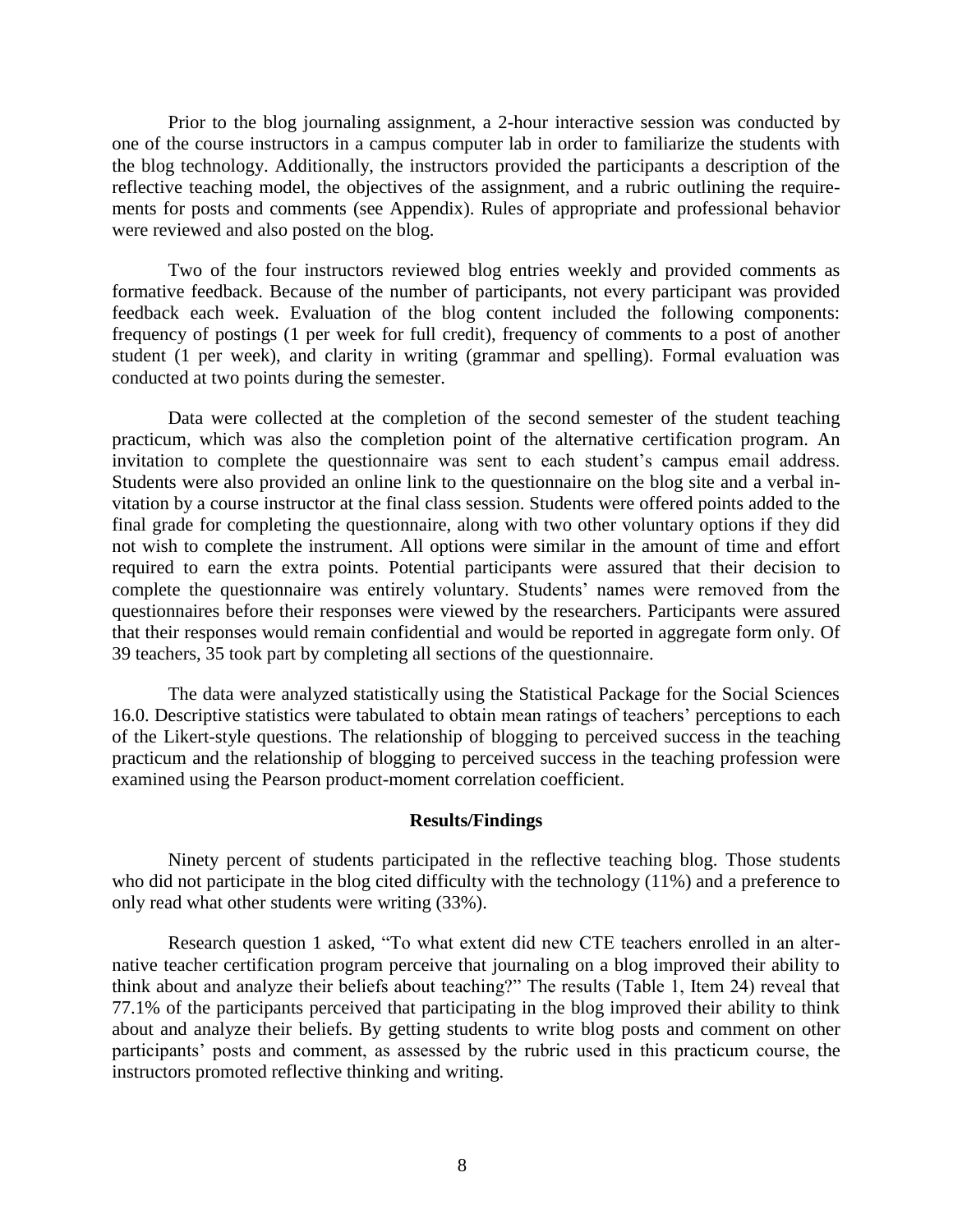# Table 1

*Student Perceptions Regarding the Use of Blogs for a Reflective Journaling Assignment in an Alternative Teacher Certification Program (N = 35)*

| Item                                                                                                                                                      | Agree | Disagree                       | Mean | <b>SD</b> |
|-----------------------------------------------------------------------------------------------------------------------------------------------------------|-------|--------------------------------|------|-----------|
| 1. Class members' participation in the blog helped create<br>a sense of community and support among those<br>members who regularly published on the blog. | 91.5% | 2.9%                           | 4.49 | 0.85      |
| 2. The blog increased the level of meaningful intellectual<br>exchange between the other students and me.                                                 | 88.6% | 2.9%                           | 4.37 | 0.88      |
| I liked that I could communicate outside the classroom.<br>3.                                                                                             | 91.4% | 5.8%                           | 4.37 | 0.91      |
| Participating in the blog made me feel like a member of<br>4.<br>a professional learning community.                                                       | 85.7% | 5.8%                           | 4.26 | 0.95      |
| 5. Participating in the blog eased my feelings of isolation<br>as a Career/Technology teacher.                                                            | 82.9% | 5.8%                           | 4.23 | 0.97      |
| 6. Receiving feedback from my classmates helped me to<br>perform better in my teacher certification classes.                                              | 82.9% | 2.9%                           | 4.20 | 0.90      |
| The blog assisted with my learning in the Student<br>7.<br>Teaching Practicum course.                                                                     | 85.7% | 2.9%                           | 4.20 | 0.87      |
| 8. Having experienced the blog, I would participate in a<br>similar blog if there were no point values for<br>participation.                              | 80.0% | 5.7%                           | 4.11 | 1.05      |
| 9. Receiving feedback from my classmates helped<br>improve my teaching performance in the classes I<br>teach.                                             | 77.1% | 5.8%                           | 4.09 | 0.98      |
| 10. I would like to see blogging used more widely as a<br>reflective teaching methodology.                                                                | 71.4% | 5.8%                           | 3.94 | 0.97      |
| 11. <sup>a</sup> Participating in the blog helped me to be more creative<br>and to "think outside the box."                                               | 70.5% | 5.8%                           | 3.79 | 0.88      |
| 12. Participating in the blog helped me to develop the skills<br>needed to critically analyze my work.                                                    | 57.1% | 8.6%                           | 3.71 | 1.02      |
| 13. Participating in the blog motivated me to complete the<br>teacher certification program.                                                              | 54.3% | 17.1%                          | 3.66 | 1.24      |
| 14. <sup>a</sup> Participating in the blog improved my teaching<br>abilities.                                                                             | 52.9% | 11.4%                          | 3.62 | 1.04      |
| 15. Participating in the blog motivated me to complete the<br>course assignments.                                                                         | 54.3% | 17.2%                          | 3.54 | 1.22      |
| 16. Participating in the blog motivated me to stay in the<br>teaching program rather than seek other employment.                                          | 51.5% | 20.0%                          | 3.46 | 1.22      |
| 17. It was difficult to think of a topic to write about.                                                                                                  | 11.2% | 71.4%<br>$(T_{\rm B} \cdot L)$ | 2.11 | 1.05      |

(Table continues.)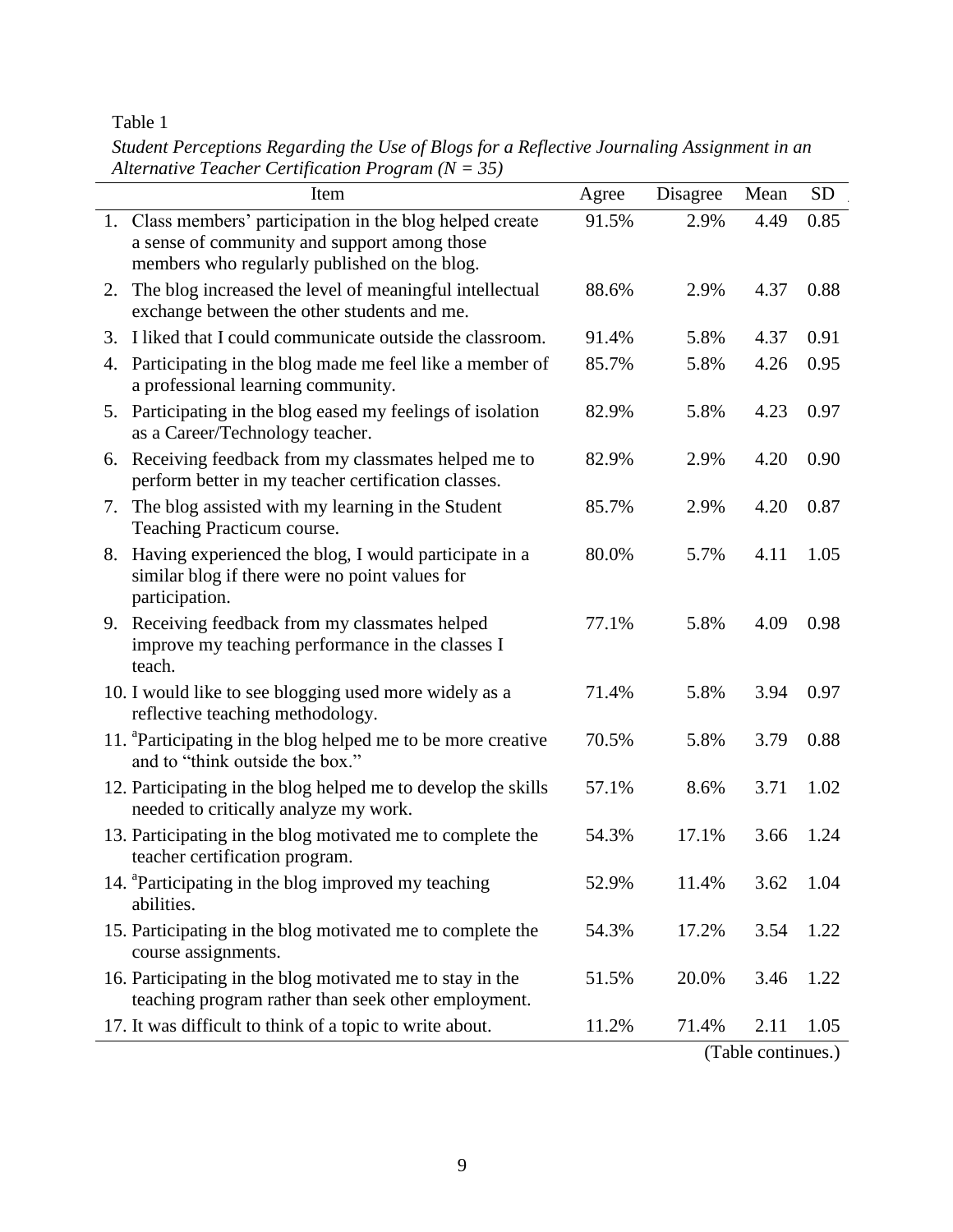| Item                                                                                                                                  | Agree   | Disagree | Mean | <b>SD</b> |
|---------------------------------------------------------------------------------------------------------------------------------------|---------|----------|------|-----------|
| 18. The time I spent participating in the blog took time<br>away from my other coursework and my professional<br>development classes. | 8.6%    | 74.3%    | 1.97 | 1.04      |
| 19. <sup>a</sup> If the blogs were not graded, I would not have taken<br>them seriously.                                              | 5.9%    | 82.4%    | 1.91 | 0.83      |
| 20. It was a hassle to submit posts on the blog.                                                                                      | 8.6%    | 77.1%    | 1.86 | 0.97      |
| 21. It was a hassle to comment on my classmates' blog<br>posts.                                                                       | 8.6%    | 85.7%    | 1.89 | 0.96      |
| 22. It was intrusive to participate in a blog.                                                                                        | $0.0\%$ | 85.7%    | 1.66 | 0.73      |
| 23. Overall, participating in the reflective teaching blog<br>contributed to my success in the Student Teaching<br>Practicum class.   | 77.2%   | 8.6%     | 3.97 | 1.06      |
| 24. Overall, writing on the blog increased my ability to<br>think about and analyze my beliefs as a teacher.                          | 77.1%   | 8.6%     | 3.86 | 1.09      |

*Note*. In this table, "Agreement" was interpreted as a response of 4 (agree) or 5 (strongly agree), and "Disagreement" was interpreted as a response of 1 (strongly disagree) or 2 (disagree). Rows do not total 100% because the neutral responses (3) are not shown.  ${}^{a}N = 34$  for this item.

Respondents had strong convergent opinions regarding research question 2 (To what extent did new CTE teachers enrolled in an alternative teacher certification program perceive that journaling on a blog initiated a sense of community?). Table 1, Item 1 indicates that 91.5% felt that participation in the blog helped create a sense of community and support among those members who regularly published on the blog, while 85.7% (Table 1, Item 4) felt that participating in the blog made them feel like a member of a professional learning community. Further, 88.6% of the participants (Item 2) felt that participating in the blog increased their level of meaningful exchange with other students, and 91.4% (Item 3) liked the fact that they could communicate with others outside their classroom.

Students were asked if they preferred structured questions or unstructured questions in which a student could blog about anything related to the teaching profession. Thirty-five percent of students preferred structured questions, and 65% preferred unstructured questions. When asked how frequently students should be required to post on the blog during the 16-week semester, 86% reported that students should post once each week, and 11% felt that 2-4 times each week should be required. When asked how frequently the students actually posted on the blog during the semester, 57% stated that they posted once each week, and 22% stated that they posted more than once each week. Seventy-two percent (72%) stated that they spent less than an hour in a typical blogging session, while 22% stated that they spent 1-2 hours. When asked how often they read other students' blog posts during the semester, 11% stated they read other students' blogs on a daily basis, 50% said they read other students' blogs more than once each week, 17% stated they read other students' blogs once each week, and 22% stated they read other students' blogs randomly. Ninety-seven percent of students felt that they received solutions to their problems by participating in the blog, compared to 3% who said they did not.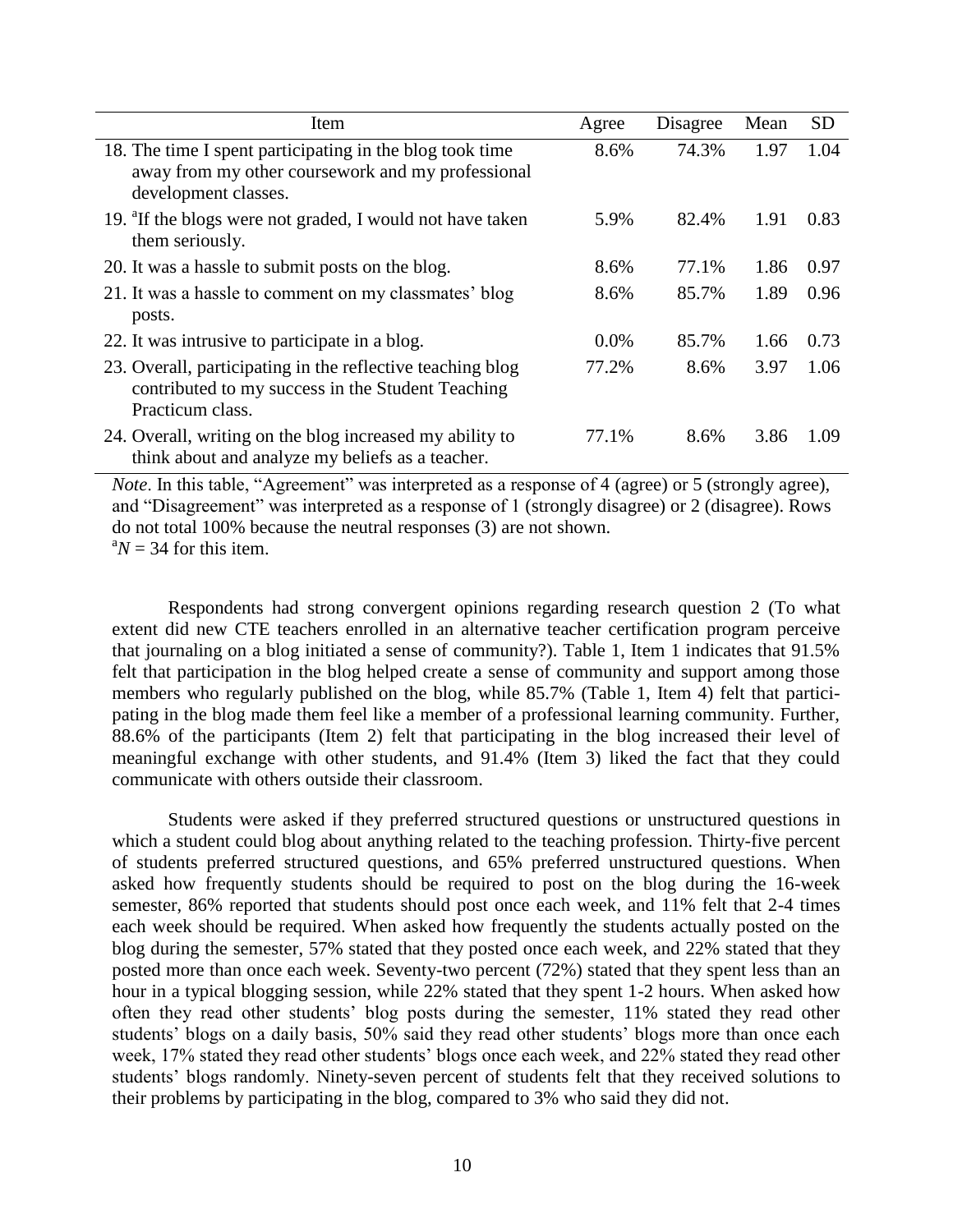Research questions 3 and 4 examined perceived relationships between participating in the blog and success in the certification practicum or the teaching profession. Data in this study were treated as interval data, and a Pearson product-moment correlation matrix was obtained to examine how the variables related to each other in terms of strength and direction. Guidelines were met for the use of the parametric procedure by assessing normality in distribution of data for the each variable and the linearity between the variables. The statistical null hypotheses tests were evaluated at the .05 level of significance. We then computed an item-scale correlation. The items formed two scales: Sense of Community and Support (Table 2), and Success in the Profession (Table 3).

Table 2

*Intercorrelations for Sense of Community and Support Scale*

| Item                                                                                                                                                      |     | 2   | 3   | 4                        | 5   | 6 |
|-----------------------------------------------------------------------------------------------------------------------------------------------------------|-----|-----|-----|--------------------------|-----|---|
| 1. The blog increased the level of meaningful intellectual<br>exchange between the other students and me.                                                 |     |     |     |                          |     |   |
| 2. Class members' participation in the blog helped create<br>a sense of community and support among those<br>members who regularly published on the blog. | .84 |     |     |                          |     |   |
| 3. Participating in the blog made me feel like a member of<br>a professional learning community.                                                          | .69 | .85 |     |                          |     |   |
| 4. Participating in the blog eased my feelings of isolation<br>as a CTE teacher.                                                                          | .76 | .74 | .70 | $\overline{\phantom{0}}$ |     |   |
| 5. Participating in the blog motivated me to stay in the<br>teaching profession rather than seek other employment.                                        | .54 | .60 | .60 | .74                      |     |   |
| 6. Participating in the blog helped me to be more creative<br>and to "think outside the box."                                                             | .60 | .62 | .60 | .72                      | .68 |   |

*Note*. *p* = .05 *Standard Cronbach's α* = .93

Table 3

*Intercorrelations for Success in the Profession Scale*

|    | Item                                                      |     | 2   | 3   | 4   | 5   | 6 |
|----|-----------------------------------------------------------|-----|-----|-----|-----|-----|---|
|    | 1. Receiving feedback from my classmates helped me to     |     |     |     |     |     |   |
|    | perform better in my teacher certification classes.       |     |     |     |     |     |   |
|    | 2. Receiving feedback from my classmates helped           | .84 |     |     |     |     |   |
|    | improve my teaching performance in the classes I          |     |     |     |     |     |   |
|    | teach.                                                    |     |     |     |     |     |   |
|    | 3. Participating in the blog improved my teaching         | .65 | .73 |     |     |     |   |
|    | abilities.                                                |     |     |     |     |     |   |
| 4. | The blog assisted with my learning in the Student         | .76 | .73 | .78 |     |     |   |
|    | Teaching Practicum course.                                |     |     |     |     |     |   |
|    | 5. Participating in the blog motivated me to complete the | .75 | .70 | .69 | .67 |     |   |
|    | teacher certification program                             |     |     |     |     |     |   |
|    | 6. Participating in the blog motivated me to complete the | .65 | .67 | .78 | .70 | .75 |   |
|    | course assignments                                        |     |     |     |     |     |   |

*Note*.  $p = .05$ *. Standard Cronbach's*  $\alpha = .93$ *.*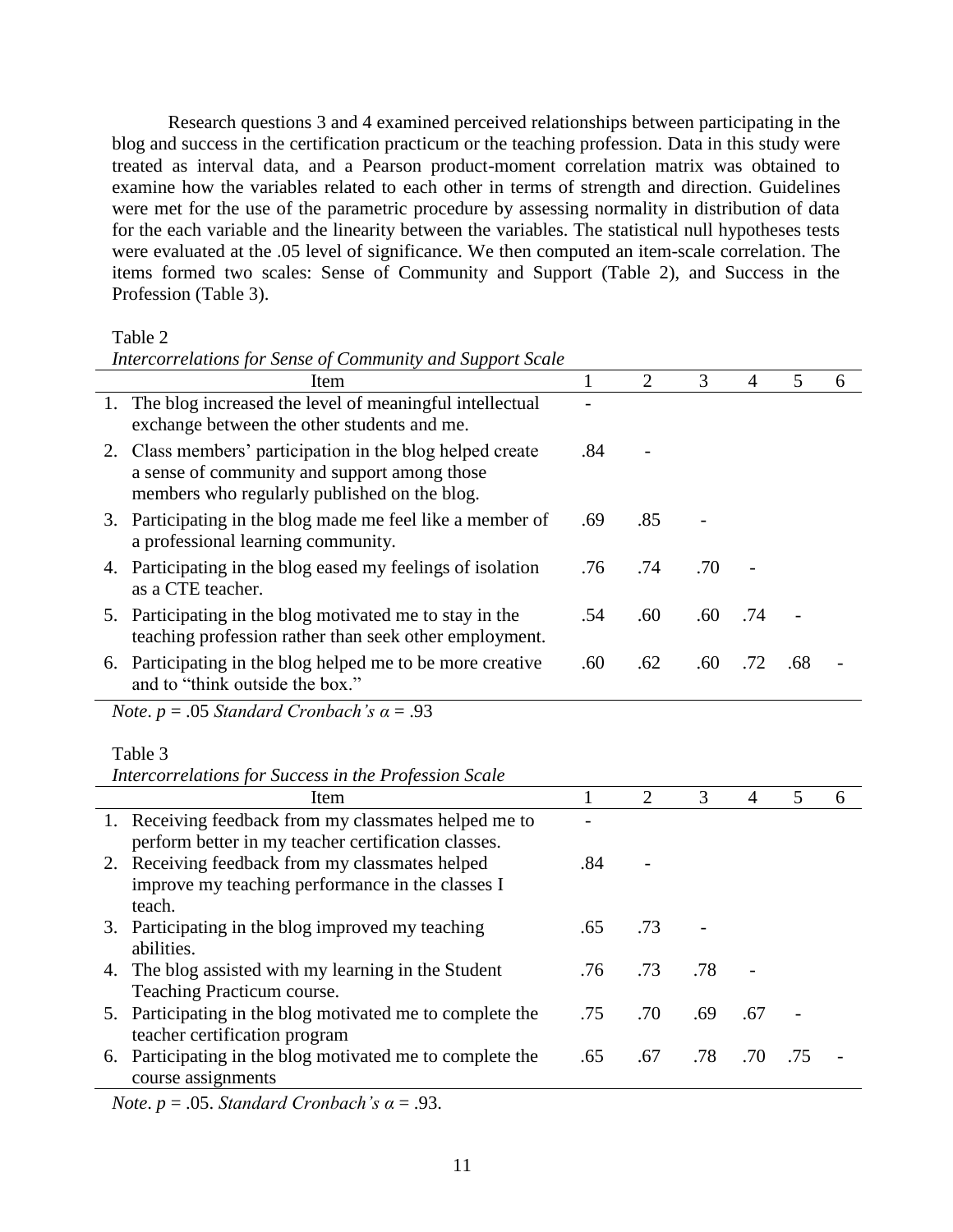#### **Discussion**

The use of blogs in CTE alternative teacher education certification programs may fulfill several goals. At one level, pedagogical in nature, this study suggests that participants perceive blogs as a productive tool for reflecting on their experiences in teaching secondary CTE courses. In the "additional comments" section of the questionnaire, one participant commented, "Reading the blog items allows me to think more deeply about my own teaching as I read a wide range of opinions." Another participant commented, "There is a lot of wisdom out there (on the blog) and a lot to think about."

On another level, social in nature, this study revealed that blogs can help CTE teachers in developing a sense of community. Teachers typically operate alone in their classrooms or laboratories. The majority of their days are spent interacting largely with students while isolated from other teachers. One teacher wrote in the comment section on the questionnaire, "The blog allowed me to get rid of the feeling that I was alone in dealing with some of the situations in the classroom that I experienced. It felt good to know that others understood my circumstances." Another commented, "I logged in daily to see what was going on. Often I found encouragement while reading the blogs and it would brighten a gloomy day." Another blogger commented, "I loved the ability to communicate with others. As a fairly new teacher, I was still able to be supportive. Others had strategies that they could share with me to improve my program as well."

At yet another level, more practical in nature, students felt that participating in the blog was correlated with success in the practicum course. One student commented, "When I didn't understand an assignment related to the practicum, or to teaching in general, I could put out an 'all call' and the cavalry would appear."

We postulate that the sense of community that developed from participating in the blog contributed to students' success in the student teaching practicum, while success in the profession did not because a sense of community was felt *in* the certification class, while success in the profession took place *outside* of the class (e.g., by receiving positive reviews from supervisors at their schools and by seeing their students' achievements on tests and in project scores).

#### **Conclusions**

As a recent technology, the parameters and results of web-log usage within CTE teacher education are still largely unexplored. Understanding teachers' experiences of their blogging activities has significant meaning for designers of CTE teacher education programs, especially if blogs are to be used to support reflective thinking or collaborative practices. While this study did not examine the posts to determine the different hierarchical levels of reflection (Valli, 1997), future articles will analyze the data collected at this ongoing blog site by employing qualitative methods.

Students' perceptions are paramount in informing both researchers and teacher educators in further educational and exploratory implementations. We have presented some initial findings. The analysis of the data collected in this study shows students to be in favor of the continued use of blogs as an effective aid to teaching and learning. Further, it appears that a blogging tool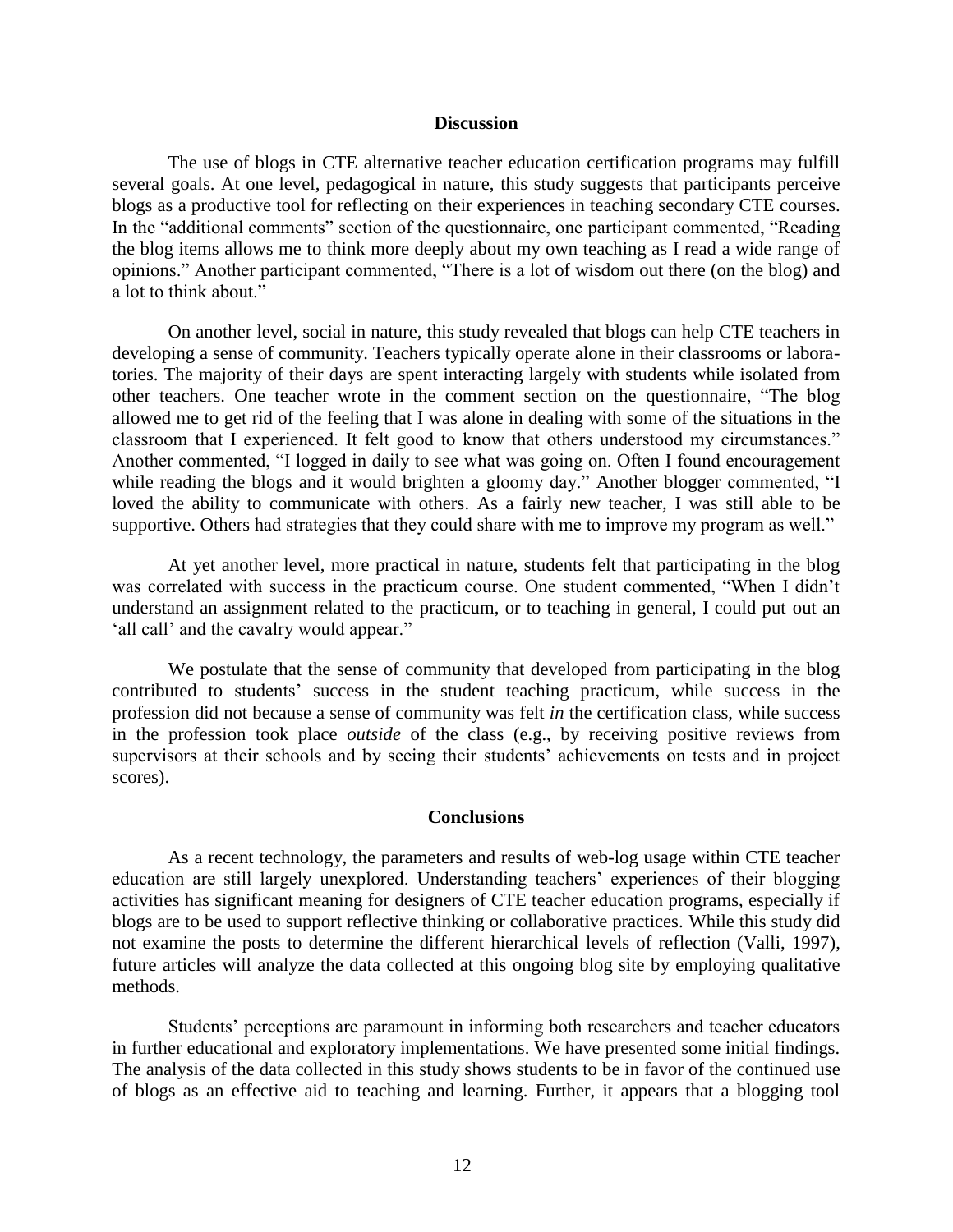would be a valuable addition to any CTE teacher education program in courses where the students are away from campus and unable to have face-to-face interaction. Blogs can provide students with a high level of autonomy while simultaneously providing opportunity for greater interaction with peers.

Building on these early results, it would be useful to identify additional aids to help CTE teachers develop and further structure their learning and reflective activities. The emergence of online functionalities, such as blogs, enables teacher educators to move towards learnercenteredness and away from teacher-centeredness, supporting the constructivist approach. This phenomenon is in line with CTE program reform. Perhaps by exposing new CTE teachers to blogs, teacher educators may be able to change the bias of new CTE teachers who often employ teacher-centered approaches. The role of values and beliefs in influencing teachers' practices may be affected by activities such as blogging and, in turn, the teachers may adopt a learnercentered approach.

#### **References**

- Bartell, C. A. (2005). *Cultivating high-quality teaching through induction and mentoring*. Thousand Oaks, CA: Corwin Press.
- Bouldin, A. S., Holmes, E. R., & Fortenberry, M. L. (2006). "Blogging" about course concepts: Using technology for reflective journaling in a communication class. *American Journal of Pharmaceutical Education*, *70*(4), 1-8. Retrieved from http://www.ncbi.nlm.nih.gov/ pmc/articles/PMC1636988/
- Brookfield, S. D. (1995). *Becoming a critically reflective teacher*. San Francisco: Jossey-Bass.
- Brookfield, S. D., & Preskill, S. (2005). *Discussion as a way of teaching: Tools and techniques for democratic classrooms* (2<sup>nd</sup> ed.). San Francisco: Jossey-Bass.
- Burns, J. Z., & Schaefer, K. (2002a). From technician to reflective practitioner. *Journal of Industrial Teacher Education*, *40*(1), 74-81. Retrieved from http://scholar.lib.vt.edu/ ejournals/JITE/v40n1/burns.html
- Burns, J. Z., & Schaefer, K. (2002b). Reflective journal writing of vocational education teachers during the week of September 11, 2001: Confronting personal and professional demands. *Journal of Industrial Teacher Education*, *39*(2), 74-85. Retrieved from http://scholar.lib.vt.edu/ejournals/JITE/v39n2/burns.html
- Calderhead, J. (1992). The role of reflection in learning to teach. In L. Valli (Ed.), *Reflective teacher education: Cases and critiques* (pp. 139-146). Albany: SUNY Press.
- Chretien, K., Goldman, E., & Faselis, C. (2008). The reflective writing class blog: Using technology to promote reflection and professional development. *Journal of General Internal Medicine*, *23*(12), 2066-2070. doi: 10.1007/s11606-008-0796-5
- Dewey, J. (1991). *How we think*. Amherst, NY: Prometheus Books. (Original work published 1910)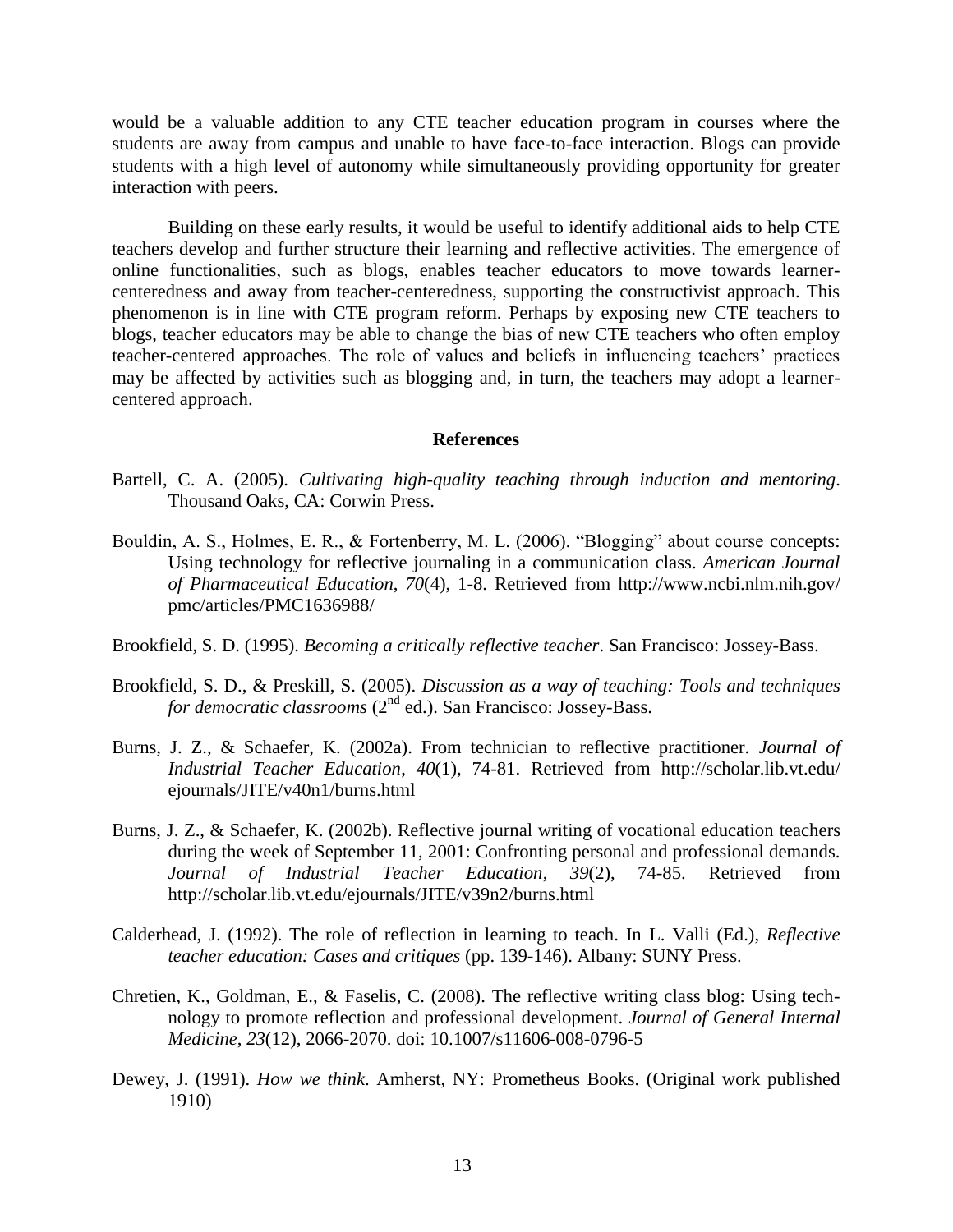- Ferdig, R. E., & Trammell, K. D. (2004, February). Content delivery in the 'Blogosphere.' *T.H.E. Journal*, *31*(7), 12-16. Retrieved from http://www.thejournal.com/articles/16626
- Georgia Professional Standards Commission. (2005). 505-3-.07 Alternative Routes. *Educator Preparation Rules.* Retrieved from http://www.gapsc.com/Rules/Current/ EducatorPreparation/index.asp
- Greenhow, C., Robelia, B., & Hughes, J. E. (2009). Web 2.0 classroom research: What path should we take now? *Educational Researcher*, *38*(4), 246-259. doi: 10.3102 /0013189X09336671
- Gregson, J. A. (1993). Critical pedagogy for vocational education: The role of teacher education. *Journal of Industrial Teacher Education*, *30*(4), 7-28.
- Greiman, B. C., & Covington, H. K. (2007). Reflective thinking and journal writing: Examining student teachers' perceptions of preferred reflective modality, journal writing outcomes, and journal structure. *Career and Technical Education Research*, *32*(2), 115-139.
- Griffin, M. L. (2003). Using critical incidents to promote and assess reflective thinking in preservice teachers. *Reflective Practice*, *4*(2), 207-220. doi: 10.1080/1462394032000082259
- Grossman, P., Wineburg, S., & Woolworth, S. (2001). Toward a theory of teacher community. *Teachers College Record*, *103*, 942-1012.
- Hawkes, M., & Romiszowski, A. (2001). Examining the reflective outcomes of asynchronous computer-mediated communication on inservice teacher development. *Journal of Technology and Teacher Education*, *9*(2), 285-308.
- Hernandez-Ramos, P. (2004). Web logs and online discussions as tools to promote reflective practice. *The Journal of Interactive Online Learning*, *3*(1), 1-16. Retrieved from http://www.ncolr.org/jiol/issues/PDF/3.1.4.pdf
- Johnson, S. D. (1996). An alternative vision for assessment in vocational teacher education. In N. K. Hartley & T. L. Wentling (Eds.), *Beyond tradition* (pp. 147-166). Columbia, MO: University Council for Vocational Education.
- Kay, J. K., & Todnem, K. L. (2002). Capturing complexity: A typology of reflective practice for teacher education. *Teaching and Teacher Education*, *18*, 73-85.
- Kaplan, D. S., Rupley, W. H., Sparks, J., & Holcomb, A. (2007). Comparing traditional journal writing shared over e-mail listservs as tools for facilitating reflective thinking: A study of preservice teachers. *Journal of Literacy Research*, *39*(3), 357-387. doi: 10.1080/ 10862960701613136
- Keppel, G., Saufley, W. H., Jr., & Tokunaga, H. (1991). *Introduction to design and analysis* (2nd ed.). New York: W. H. Freeman and Company.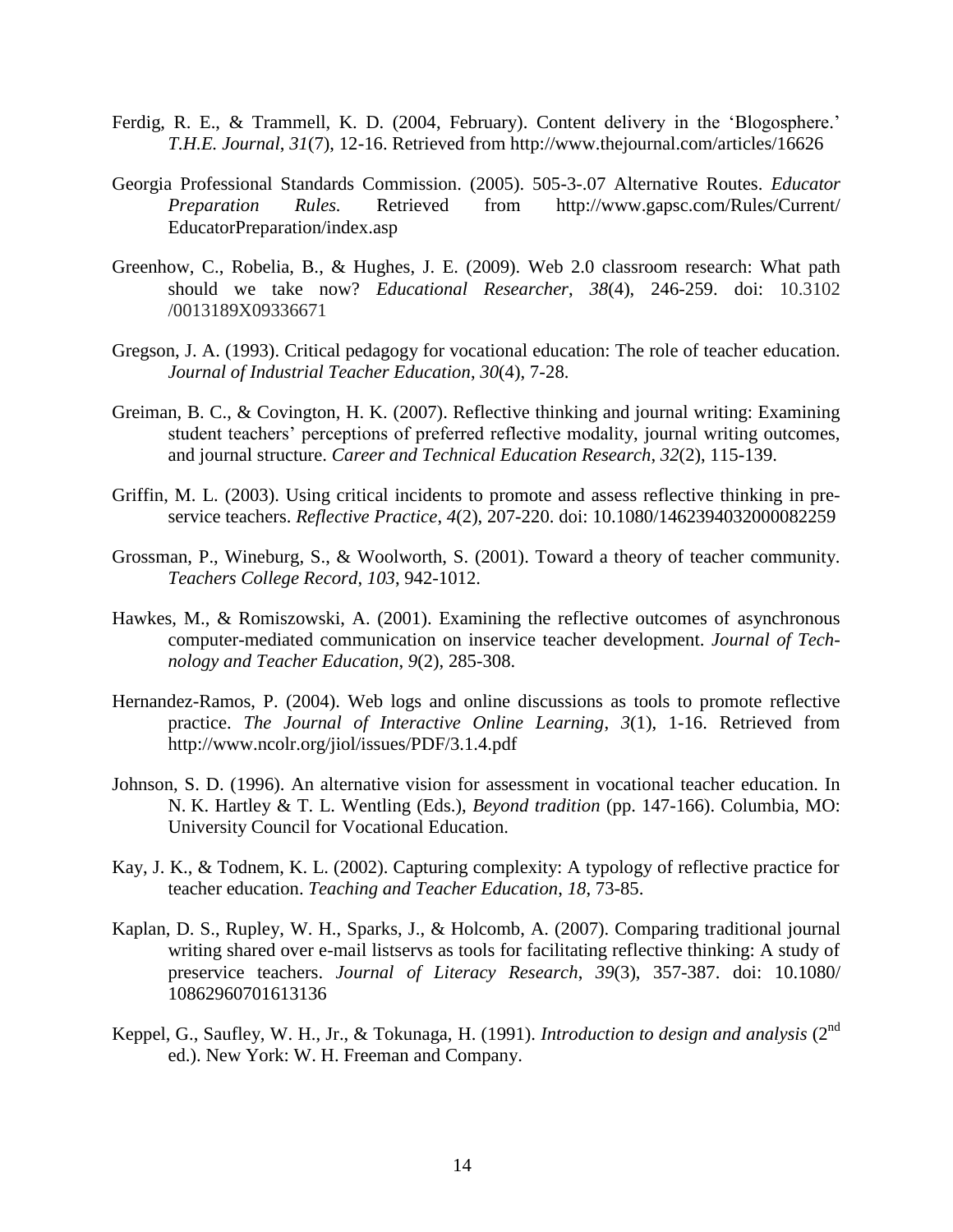- Killeavy, M., & Moloney, A. (2010). Reflection in a social space: Can blogging support reflective practice for beginning teachers? *Teaching and Teacher Education, 26*, 1070-1076. doi: 10.1016/j.tate.2009.11.002
- Kay, J. K., & Todnem, K. L. (2002). Capturing complexity: A typology of reflective practice for teacher education. *Teaching and Teacher Education*, *18*, 73-85.
- LaBoskey, V. K. (1994). *Development of reflective practice: A study of preservice teachers*. New York: Teachers College Press.
- Loughran, J. J. (2002). Effective reflective practice: In search of meaning in learning about teaching. *Journal of Teacher Education*, *53*(1), 33-43.
- Lynch, R. L. (1997). *Designing vocational and technical teacher education for the 21st century: Implications from the reform literature*. Columbus, OH: Center on Education and Training for Employment. (ERIC Clearinghouse on Adult, Career, and Vocational Education, Information Series No. 368)
- Miller, M. D. (1996). Philosophy: The conceptual framework for designing a system of teacher education. In N. K. Hartley & T. L. Wentling (Eds.), *Beyond tradition* (pp. 53-72). Columbia, MO: University Council for Vocational Education.
- Schon, D. A. (1983). *The reflective practitioner*. New York: Basic Books.
- Schon, D. A. (1987). *Educating the reflective practitioner*. San Francisco: Jossey-Bass.
- Sparks-Langer, G. M., Simmons, G. M., Pasch, J. M., Colton, A., & Starko, A. (1990). Reflective pedagogical thinking: How can we promote it and measure it? *Journal of Teacher Education*, *41*, 23-32.
- Stiler, G. M., & Philleo, T. (2003). Blogging and blogspots: An alternative format for encouraging reflective practice among pre-service teachers. *Education*, *123*(4), 789-797.
- Valli, L. (Ed.). (1992). *Reflective teacher education: Cases and critiques*. Albany: SUNY Press.
- Valli, L. (1997). Listening to other voices: A description of teacher reflection in the United States. *Peabody Journal of Education*, *72*(1), 67-88.
- Wade, S. E., Fauske, J. R., & Thompson, A. (2008). Prospective teachers' problem solving in online peer-led dialogues. *American Educational Research Journal*, *45*(2), 398-442. doi: 10.3102/0002831207308224
- Wells, G. (1999). *Dialogic inquiry: Toward a sociocultural practice and theory of education*. Cambridge, UK: Cambridge University Press.
- Windschitl, M. (1998). The WWW and classroom research: What path should we take? *Educational Researcher*, *27*(1), 28-33.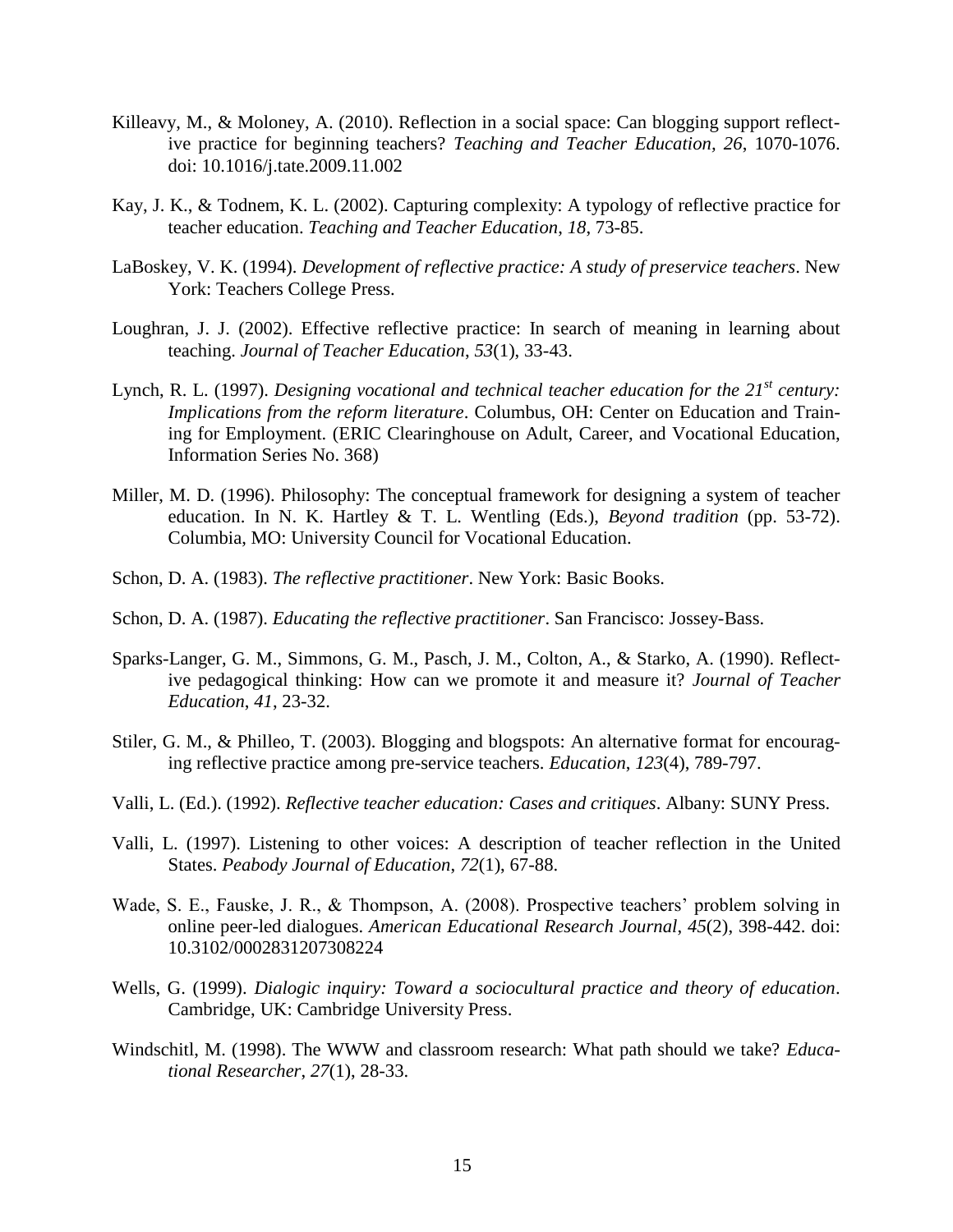- Williams, J. B., & Jacobs, J. (2004). Exploring the use of blogs as learning spaces in the higher education sector. *Australasian Journal of Educational Technology*, *20*(2), 232-247. Retrieved from http://www.ascilite.org.au/ajet/ajet20/williams.html
- Xie, Y., & Sharma, P. (2004, October). *Students' lived experience of using weblogs in a class: An exploratory study.* Paper presented at the meeting of the Association for Educational Communications and Technology, Chicago. (ERIC Document Reproduction Service No. ED485009)

#### **Authors**

**Janet Z. Burns** is an Associate Professor in the Department of Middle-Secondary Education and Instructional Technology at Georgia State University, P.O. Box 3978, Atlanta, GA, 30302-3978. Email: Jburns@gsu.edu. Phone: 404-413-8417. Fax: 404-413-8063. **Donna Wolosin** is an Adjunct Professor in Industrial/Organizational Psychology at National University, San Diego, CA. Email: dgwoloin@san.rr.com. Phone: 858-509-2674.

#### **Appendix**

# **Reflective Teaching Log/Blog**

# *What is a Reflective Teaching Log/Blog?*

A teaching log is a weekly record of the events in a teacher's life that have impressed themselves most vividly on his or her consciousness. Events that excite or enrage us are those that tell us most about ourselves. A reflective log can help us become aware of the strengths and blind spots in our work.

This semester you will submit weekly reflective blog entries. A blog is a "Web log" that allows users to write (post) chronological journal entries to the Internet. Contributors to the blog can also comment upon their classmates' posts. Thus, reflective blogging encourages community writing. Every week you will post one reflective blog entry and comment on one of your classmate's reflective blog entries on the New Career and Technical Education Teachers' Reflective Blog. The website is: http://newcteteachers.blogspot.com/. (Note: This is an invitationonly blog. You will receive an invitation via your email to join this blog. Simply follow the instructions to join.)

#### *Suggested Writing Topics*

Some weeks a reflective question will be posted for you, and other weeks you will be free to write about issues of your choice related to teaching. We suggest that you use the Reflective Blog for the following:

 To discuss challenges you may be facing in your classroom in order to seek advice from your teacher peers or your supervising instructor. These challenges might concern teaching practices, evaluation and assessment, classroom management, integrating technology, and lab management issues.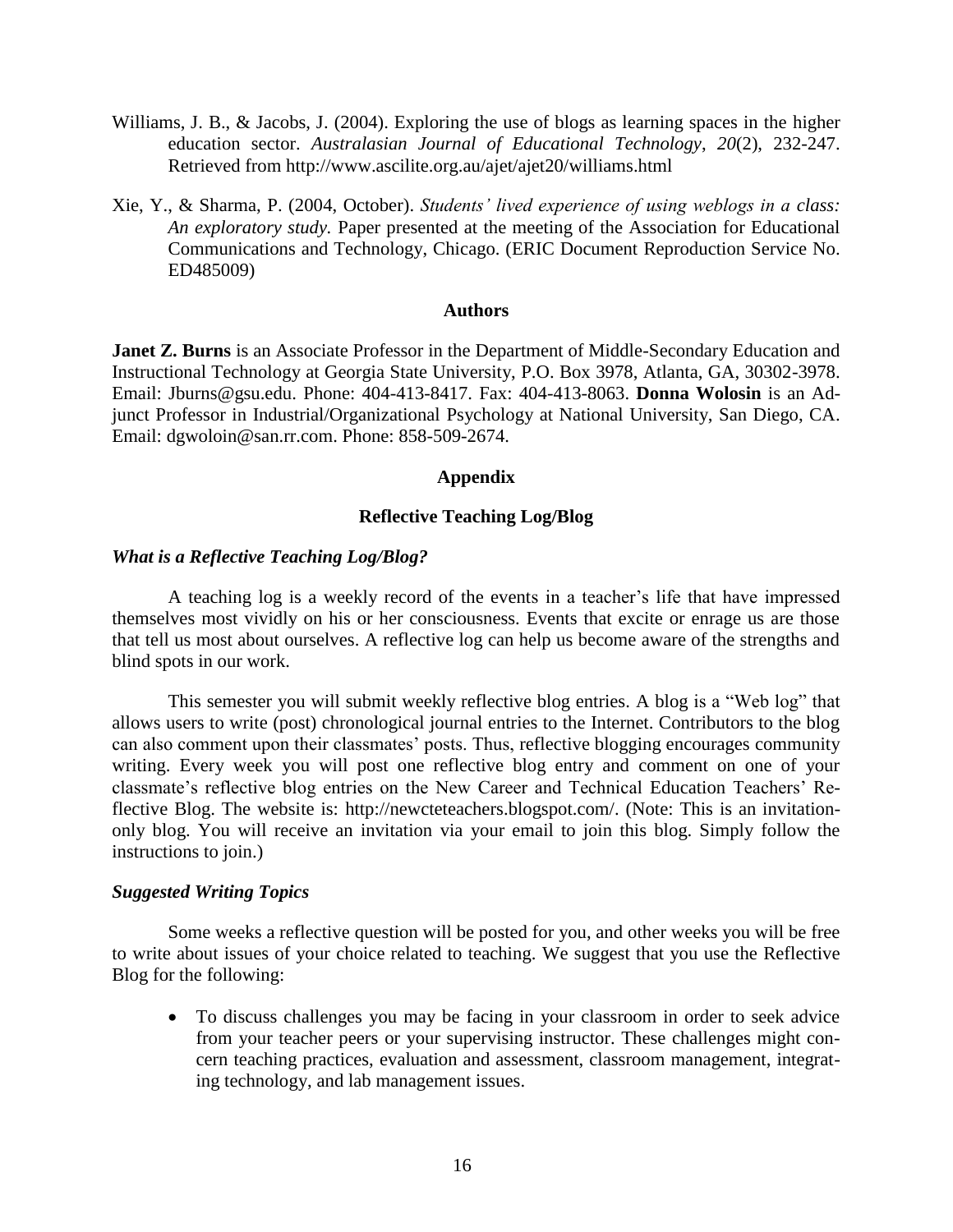- To describe a wonderful teaching/professional experience or a stressful teaching/professional experience.
- To share something you learned at a professional development workshop.
- To brainstorm ideas, solutions to problems, etc.
- To discuss course assignments.
- To describe what happened in your own classroom when you implemented a new instructional strategy or assessment method that you learned in one of your certification courses.
- To share best practices with your peers. This could include successful lessons, engaging instructional activities, games, and anything else that you've used effectively in your own classes.
- To comment on your classmates' posts.
- To heighten your awareness of grammar and word choices in your new profession.

| <b>Blog Posts</b>                              | <b>Blog Comments</b>                           |
|------------------------------------------------|------------------------------------------------|
| (A post is a reflective entry that you publish | (A comment is a written response to someone    |
| on the blog.)                                  | else's post on the blog.)                      |
|                                                |                                                |
| Submit one post per week, each on a            | Comment on at least one class member's blog    |
| different topic.                               | post per week.                                 |
|                                                |                                                |
| Posts should be at least one paragraph in      | One comment should be at least one paragraph   |
| length (8 to 12 sentences).                    | in length (8 to 12 sentences). Other comments  |
|                                                | can be shorter.                                |
|                                                |                                                |
| Posts should be free of grammatical and        | Comments should be free of grammatical and     |
| spelling errors – appropriate for the teaching | spelling errors – appropriate for the teaching |
| profession.                                    | profession.                                    |
|                                                |                                                |
| Read the rules for posting to the blog before  | Read the rules for posting to the blog before  |
| you begin posting. These rules are posted on   | you begin posting. These rules are posted on   |
| the blog site.                                 | the blog site.                                 |

# *How will my weekly blog posts/comments be evaluated?*

# **Reflective Teaching Blog Rubric/Component Point Values - Directions:**

- 1. Between now and the end of the semester, once per week, post a reflective blog entry on the New CTE Teachers' Blog. Each entry should be on a different topic. You must post at least one entry per week. Your entries will be monitored and evaluated on a weekly basis.
- 2. Between now and the end of the semester, comment upon at least one class member's blog post each week. You must write at least one comment per week. Your comments will be monitored and evaluated on a weekly basis.